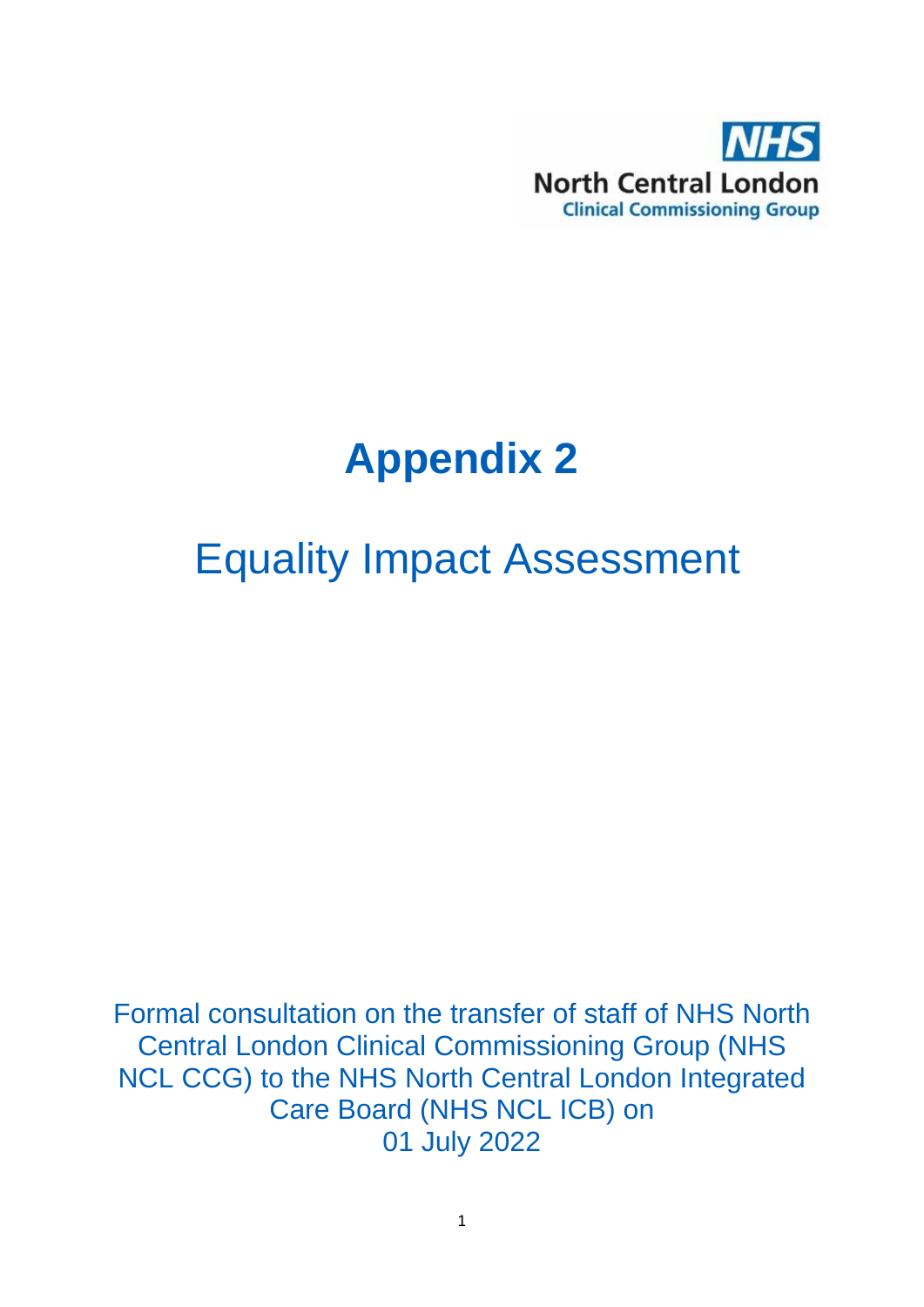## **1. INTRODUCTION**

Staff from NHS NCL CCG to NHS NCL ICB will be transferred under the statutory transfer scheme made by NHS England. The statutory transfer scheme sets out that the process by which the transfer of staff will be undertaken will be in accordance with that required by the Cabinet Office Statement of Practice (COSoP) on staff transfers and TUPE (the Transfer of Undertakings (Protection of Employment) Regulations 2006 as amended by the Collective Redundancies & Transfer of Undertaking (Protection of Employment) (Amendment) Regulations 2014. In situations where an employee transfers from one employer to another employer under the COSoP and TUPE, all employment rights including terms and conditions of employment and continuity of services are protected.

An Equality Impact Assessment (EQIA) has been completed to ensure 'due regard' to the public sector equality duty. The CCG is committed to ensuring the EQIA is carried out in a robust and effective way and the outcomes including any recommendations or actions are followed through to ensure compliance.

## **2. EQUALITIES AND HEALTH INEQUALITIES STATEMENT**

Advancing inclusion and ensuring equity for our patients and staff remain at the heart of the CCG's values, and will be reflected in the new ICB structure, governance, policies and programmes. We are committed to ensuring:

- The ICB is used as an opportunity to strengthen the CCG's existing systems and processes for improved inclusion and equity performance and accountability.
- Continuous compliance with the equality and human rights duties and NHS standards, we are dedicated to addressing inequalities collaboratively by designing local solutions that enable the ICS to achieve better equitable outcomes for all groups.
- The experiences and learnings from staff, patients and community engagement shape our Diversity and Inclusion priorities.

## **3. EQUALITY IMPACT ASSESSMENT - PRINCIPLES**

The CCG is committed to managing this change management process in a way that is equitable, fair and transparent. To facilitate this, the CCG will ensure the following equality impact assessment principles are followed:

- The change process has been undertaken in accordance with the CCG's Change Management Policy and NHSE HR Framework.
- No employee will be discriminated against on the grounds of contractual status, caring responsibilities or any protected characteristic as defined by the Equality Act.
- Adherence and compliance with the public sector equality duty and NHS good practice recommendations; that no staff should be unfairly treated or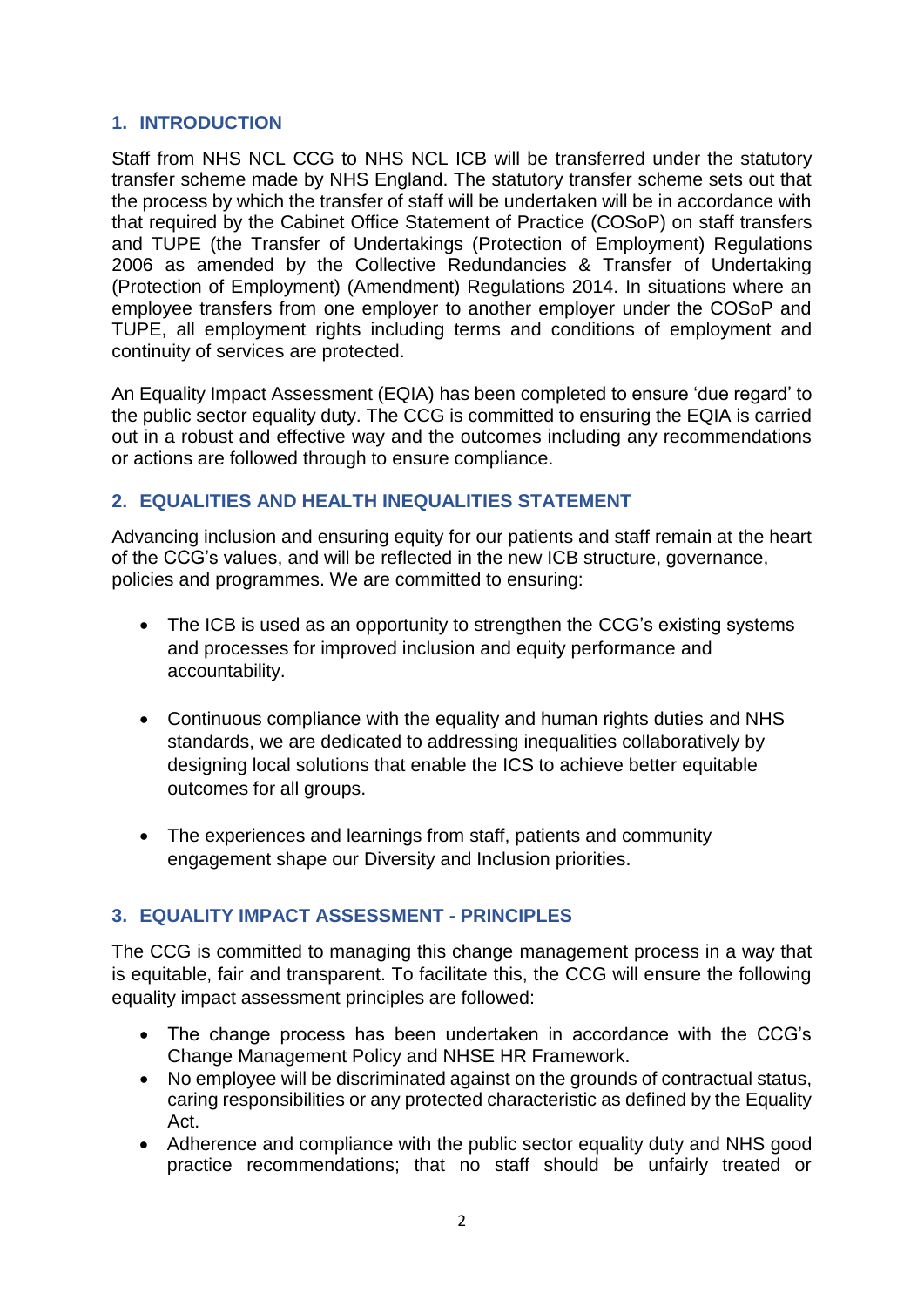discriminated against on the ground of their protected characteristics or their association with someone with a protected characteristic.

- Any adverse impact identified through this EQIA for any staff within a protected characteristic group will be either eliminated or minimised by the actions identified within this equality impact assessment.
- The engagement process will be undertaken with due regard to the CCG's Diversity and Inclusion Strategy and Objectives (2021-2023), the CCG values and the CCG's commitment to progressing a fair and just culture for all staff.
- We will ensure that, as part of our ongoing commitment to advancing disability equality, due attention is given to disabled staff, those with long-term conditions and carers. Managers will be required to address the need for any reasonable adjustment before the transfer takes place.
- The CCG is committed to undertaking the actions identified in Sections 5 and 6 to reduce/mitigate any adverse impact and increase/safeguard positive impact for each protected characteristic group, together with any additional actions that may be requested from staff that are in the scope of the consultation.

## **4. EQUALITY IMPACT ASSESSMENT PROCESS**

The EQIA has been undertaken by ensuring robustness and inclusivity; staff will be provided with an opportunity to comment on the transfer to the ICB during the formal 30 day consultation period. Following the closure of the formal consultation period, staff comments and feedback will be given due consideration to ensure that the CCG responds to the feedback and questions in a way that ensures fairness.

The following diagram summarises the CCG's approach to the EQIA process:

The purpose of the EQIA is to ensure that the potential impact of the proposed organisational change process for all staff in the scope of the consultation is identified and to reduce/mitigate any adverse impact and increase/safeguard positive impact for each protected characteristic group.

The EQIA has been undertaken by reviewing anonymised equality and diversity information of the staff in the scope of the consultation that is recorded on the electronic staff records (ESR) system at 19 April 2022.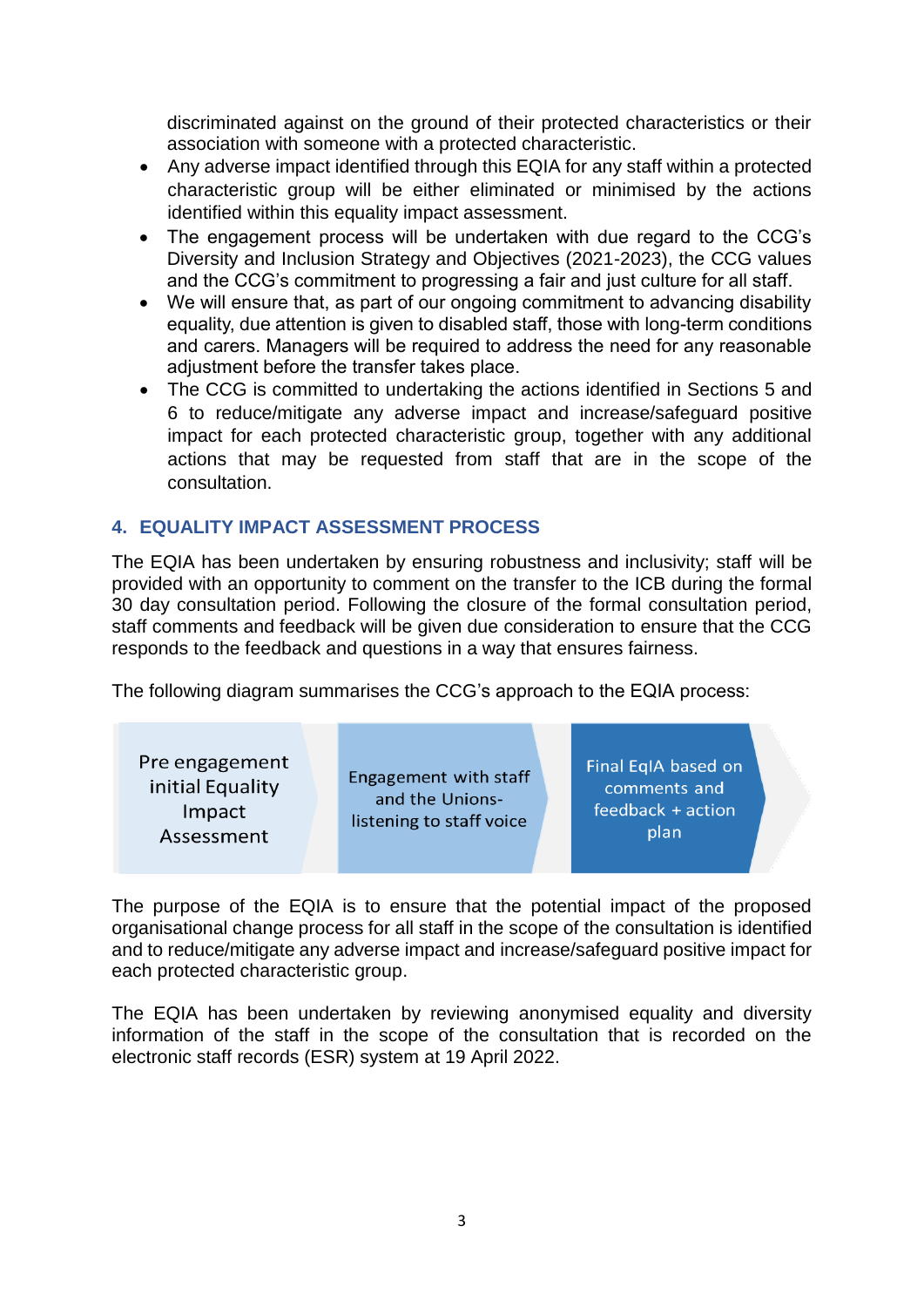## **5. EQUALITY IMPACT DATA ANALYSIS**

This section analyses the likely impact of the transfer to the ICB on protected and disadvantaged groups. It should be noted that the CCG's default policy intent is to maximise opportunity (positive impact) for all groups by removing barriers to throughout the change process without any discrimination or bias. The following analysis has been undertaken with regard to all staff that are in-scope of the transfer to the ICB.

| <b>Age Band</b> | <b>CCG Workforce (%)</b> |
|-----------------|--------------------------|
| $21 - 30$       | 7%                       |
| $31 - 40$       | 27%                      |
| 41-50           | 31%                      |
| $51 - 60$       | 29%                      |
| 61-70           | 6%                       |
| Total           | 100%                     |

## **4.1DATA PROFILE, ANALYSIS AND ACTIONS - AGE**

#### **Age – Analysis and Actions**

- Analysis: The majority of staff within the CCG are over the age of 41, with a greater proportion of staff within the 41-50 age bracket. The fewest staff are within the 21-30 age bracket.
- Action: No further action is required at this stage as the transfer will not have a negative/positive or disproportionate impact on staff within any of the age groups.

## **4.2DATA PROFILE, ANALYSIS AND ACTIONS - DISABILITY**

| <b>Disability</b>           | <b>CCG Workforce (%)</b> |
|-----------------------------|--------------------------|
| <b>No</b>                   | 78%                      |
| Yes                         | 5%                       |
| <b>Not Declared</b>         | 15%                      |
| <b>Prefer Not to Answer</b> | 1%                       |
| Unspecified                 | 1%                       |
| ⊺otal                       | 100%                     |

#### **Disability – Analysis and Actions**

- Analysis: The majority of staff within the CCG have declared not to have a disability. A small number have declared to have a disability, whilst some have not declared or preferred not to answer the disability question on the diversity monitoring form.
- **Action: Whilst the transfer will not have a disproportionate or negative impact on any** staff member, there are several actions required to ensure that support is in place for staff with a disability/long term health condition during the consultation process:
	- $\circ$  Staff on long-term leave and in-scope of the consultation will be consulted with in line with the Change Management Policy **(Appendix 4).** The HR Team will work with line managers to ensure they keep staff on long-term leave updated and provided with all relevant information, including invitations to any staff briefings.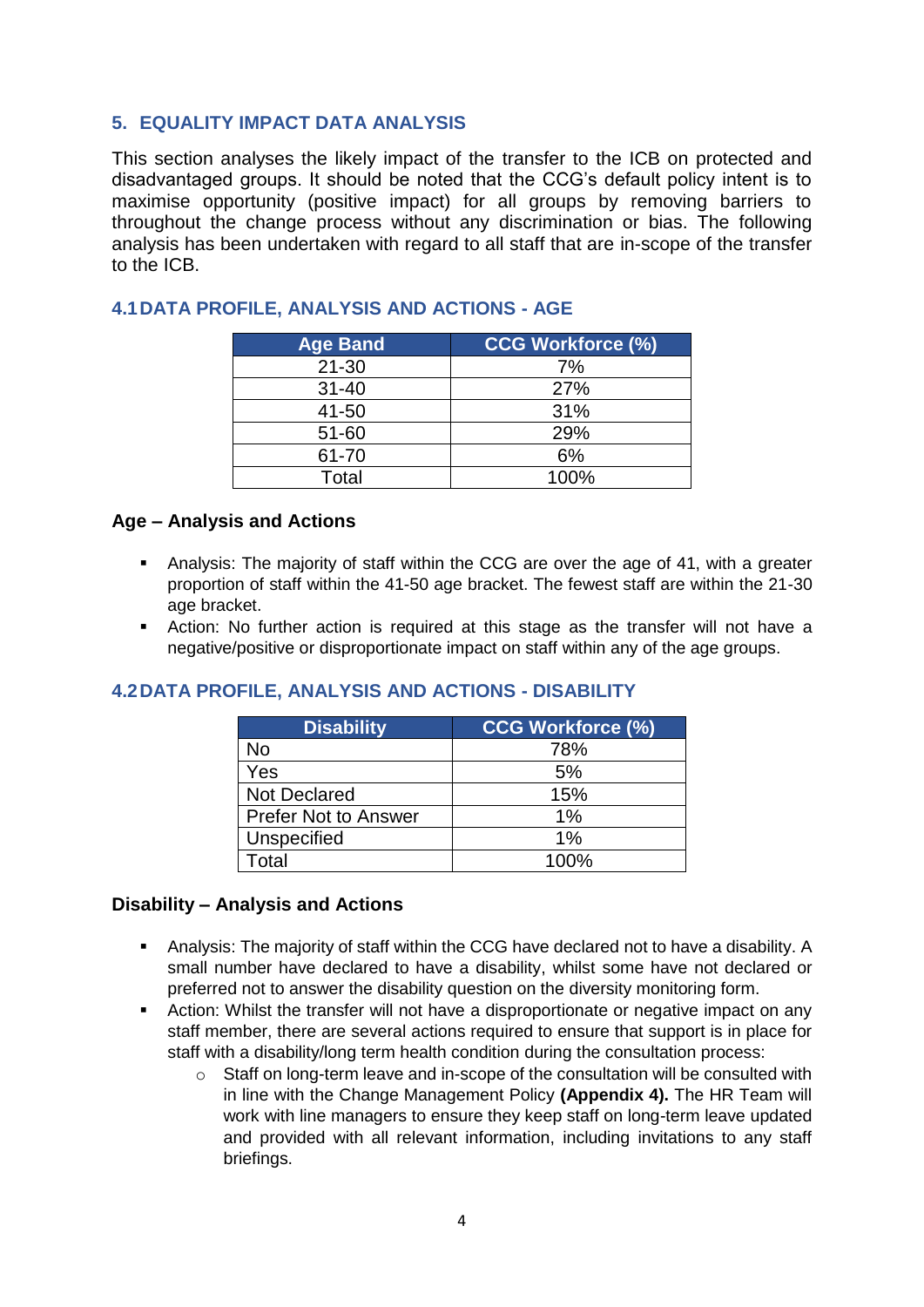- $\circ$  Ensure reasonable adjustments for those staff with a disability/health condition or carers commitment to facilitate attendance to meetings/provision of feedback
- o Provision of health and wellbeing support as a result of a disability/health condition via line manager and access to a full range of support, including occupational health and via the employee assistance programme.

## **4.3 DATA PROFILE, ANALYSIS AND ACTIONS – ETHNIC GROUP**

| <b>Ethnic Group</b> | <b>CCG Workforce (%)</b> |
|---------------------|--------------------------|
| White               | 54%                      |
| <b>BAME</b>         | 39%                      |
| <b>Not Stated</b>   | 7%                       |
| Total               | 100%                     |

#### **Ethnic Group – Analysis and Actions**

- Analysis: The highest proportion of staff are from a White background. The ethnic breakdown of CCG staff is broadly reflective of the NCL population.
- Action: No further action is required at this stage as the transfer will not have a negative/positive or disproportionate impact on staff within any particular ethnic group.

## **4.4 DATA PROFILE, ANALYSIS AND ACTIONS – GENDER**

| <b>Ethnic Group</b> | <b>CCG Workforce (%)</b> |
|---------------------|--------------------------|
| Female              | 69%                      |
| Male                | 31%                      |
| Total               | 100%                     |

#### **Gender – Analysis and Actions**

- Analysis: The CCG has a higher proportion of female staff.
- Action: No further action required at this stage as the transfer will not have a negative/positive or disproportionate impact on staff within any particular gender groups

#### **4.5 DATA PROFILE, ANALYSIS AND ACTIONS – GENDER RE-ASSIGNMENT**

Information is not currently captured for this protected characteristic.

## **4.6 DATA PROFILE, ANALYSIS AND ACTIONS – MARRIAGE AND CIVIL PARTNERSHIP**

| <b>Marital Status</b>    | <b>CCG Workforce (%)</b> |
|--------------------------|--------------------------|
| <b>Civil Partnership</b> | 2%                       |
| <b>Divorced</b>          | 5%                       |
| <b>Legally Separated</b> | $1\%$                    |
| Married                  | 48%                      |
| Single                   | 39%                      |
| Unknown                  | 5%                       |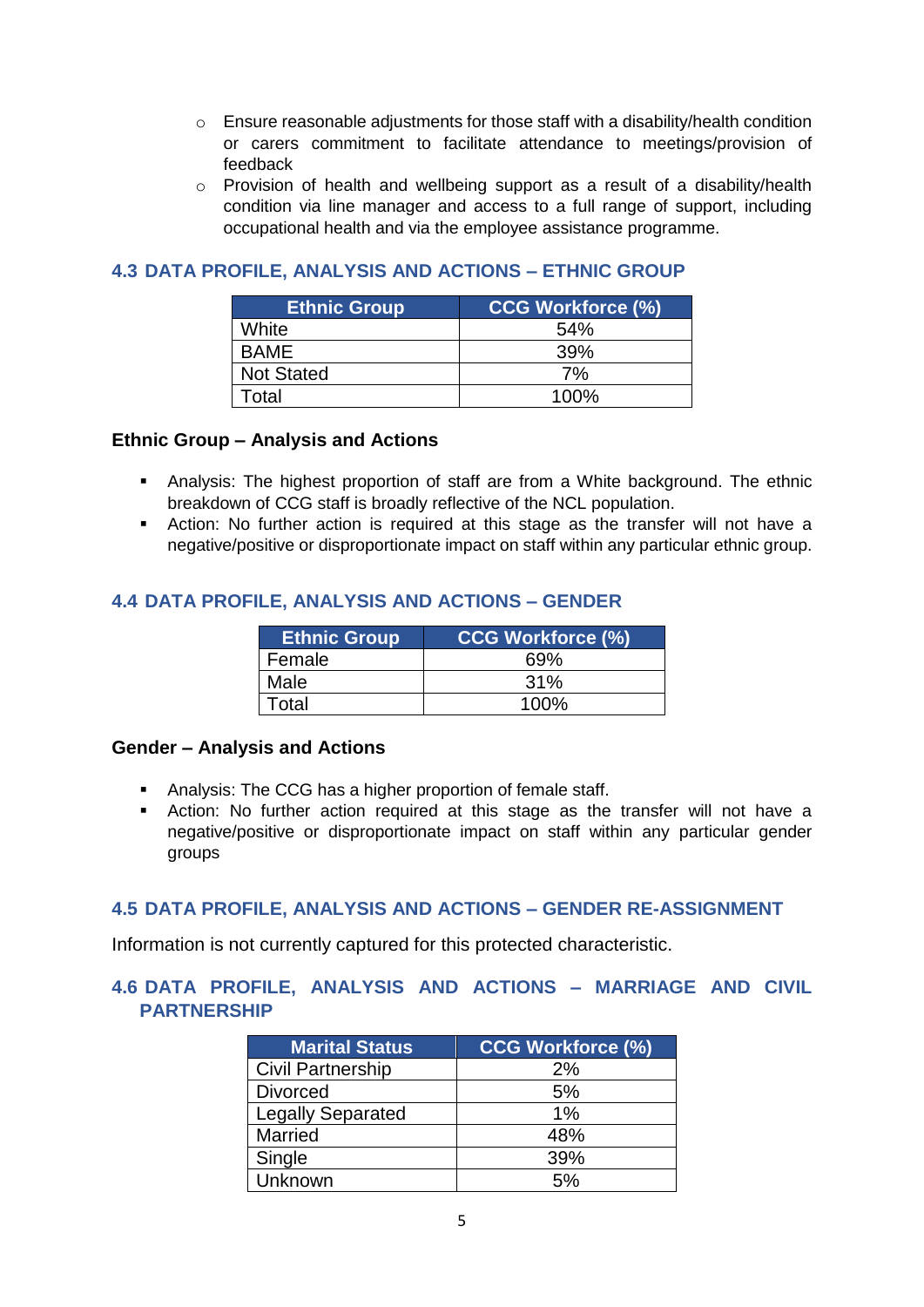| Widowed           | <b>no</b>  |
|-------------------|------------|
| <sup>'</sup> otal | 100%<br>70 |

#### **Marriage and Civil Partnership – Analysis and Actions**

- Analysis: The greatest proportion of CCG staff are married, followed by single marital status.
- Action: No further action is required at this stage as the transfer will not have a negative/positive or disproportionate impact on staff within any particular marital status group.

#### **4.8 DATA PROFILE, ANALYSIS AND ACTIONS – PREGNANCY AND MATERNITY**

| <b>Maternity Status</b> | <b>CCG Workforce (%)</b> |
|-------------------------|--------------------------|
| Yes                     | 1%                       |
| No                      | .99%                     |
| Total                   | 100%                     |

#### **Pregnancy and Maternity – Analysis and Actions**

- Analysis: A very small number of staff are on maternity, paternity or adoption leave.
- **Action:** 
	- o Staff on long-term maternity, paternity or adoption leave and in-scope of the consultation will be consulted with in line with the Change Management Policy **(Appendix 4).** The HR Team will work with line managers to ensure they keep staff on long-term leave updated and provided with all relevant information, including invitations to any staff briefings.

#### **4.9 DATA PROFILE, ANALYSIS AND ACTIONS – RELIGION AND BELIEF**

| <b>Religious Belief</b> | <b>CCG Workforce (%)</b> |
|-------------------------|--------------------------|
| Atheism                 | 16.3%                    |
| <b>Buddhism</b>         | 0.6%                     |
| Christianity            | 33.7%                    |
| Hinduism                | 5.8%                     |
| Not-disclosed           | 24.9%                    |
| Islam                   | 7.4%                     |
| Jainism                 | 0.8%                     |
| Judaism                 | 1.8%                     |
| Other                   | 7.8%                     |
| <b>Sikhism</b>          | 0.8%                     |
| <b>Unspecified</b>      | 0.1%                     |
| Total                   | 100%                     |

#### **Religion/Belief – Analysis and Actions**

 Analysis: The largest proportion of staff with religious beliefs is Christianity, followed by those who did not declare their religious belief, followed by atheism.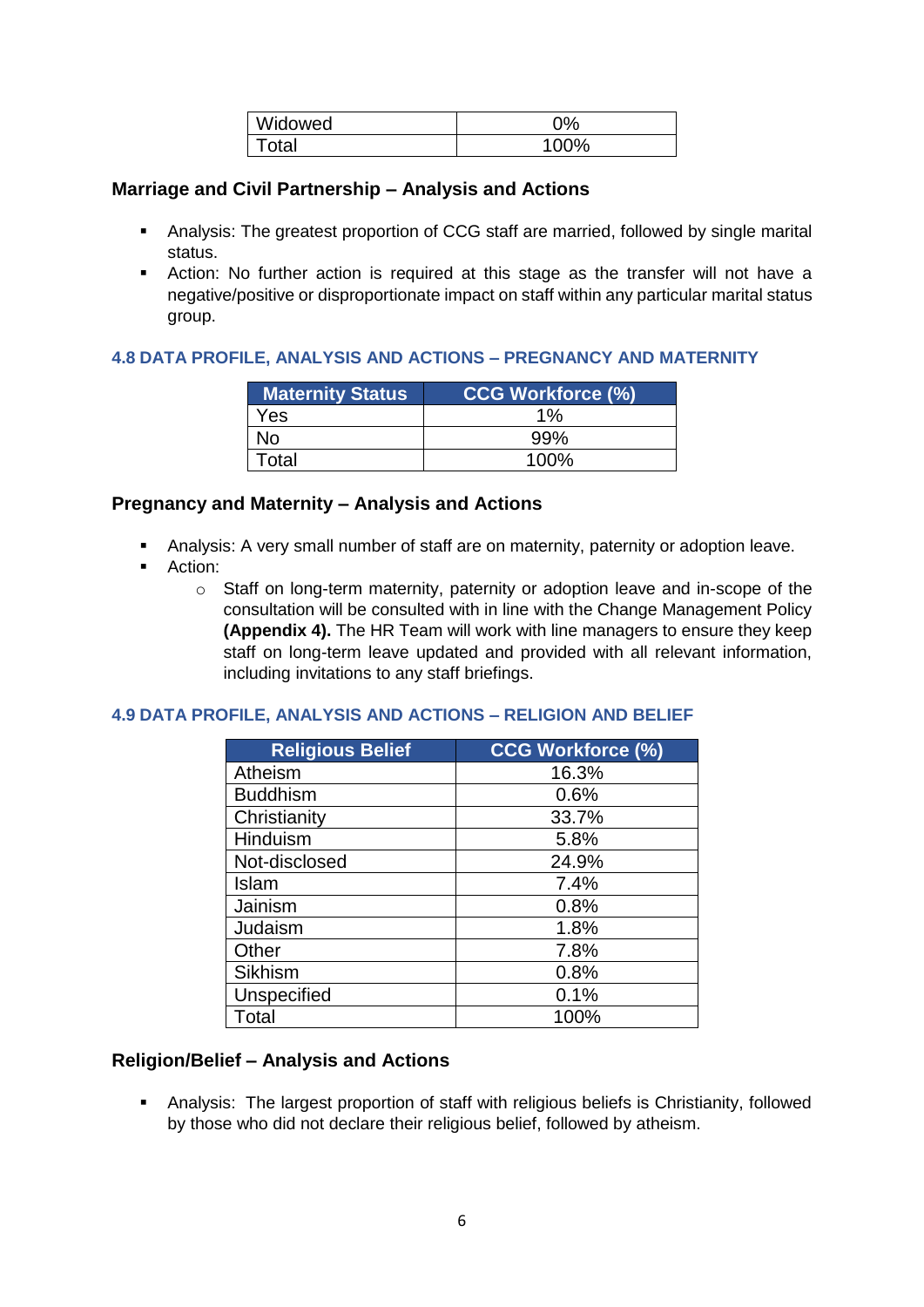Action: No further action required at this stage as the transfer will not have a negative/positive or disproportionate impact on staff within any particular religious belief group

| <b>Sexual Orientation</b>       | <b>CCG Workforce</b><br>(%) |
|---------------------------------|-----------------------------|
| <b>Bisexual</b>                 | 1%                          |
| Gay or Lesbian                  | 4%                          |
| <b>Heterosexual or Straight</b> | 75%                         |
| <b>Not Disclosed</b>            | 20%                         |
| ั∩tal                           | 100%                        |

#### **4.10 DATA PROFILE, ANALYSIS AND ACTIONS – SEXUAL ORIENTATION**

#### **Sexual Orientation – Analysis and Actions**

- Analysis: Staff who are heterosexual or straight represent a more significant proportion of the CCG workforce, however, 1/5<sup>th</sup> of the workforce have not disclosed their sexual orientation.
- Action: No further action is required at this stage as the transfer will not have a negative/positive or disproportionate impact on staff within any particular sexual orientation group

## **6. OVERALL RECOMMENDATIONS AND NEXT STEPS**

In summary, the following recommendations are proposed to support the consultation process:

- Staff on long-term leave or secondment and in-scope of the consultation will be consulted with in line with the Change Management Policy **(Appendix 4).**  The HR Team will work with line managers to ensure they keep staff on longterm leave updated and provided with all relevant information, including invitations to any staff briefings.
- Ensure reasonable adjustments for those staff with a disability/health condition or carers commitment to facilitate attendance to meetings /provision of feedback
- Provision of health and wellbeing support as a result of a disability/health condition via line manager and access to a full range of support, including occupational health and via the employee assistance programme. Advice can be sought from the HR team.
- Building resilience workshops to support staff through change will also be available via the CCG's Learning Hub Intranet page.
- Staff briefings and a dedicated intranet page to continue as a means of communicating directly with staff and access to key documents.
- Advice and quidance is available from Trade Union representatives.
- Access to HR-Drop in sessions in order to meet with a member of the HR Business Partnering team if staff have any questions or would like information on the HR process. Dates and times are published on the HR drop-in sessions dedicated intranet page.